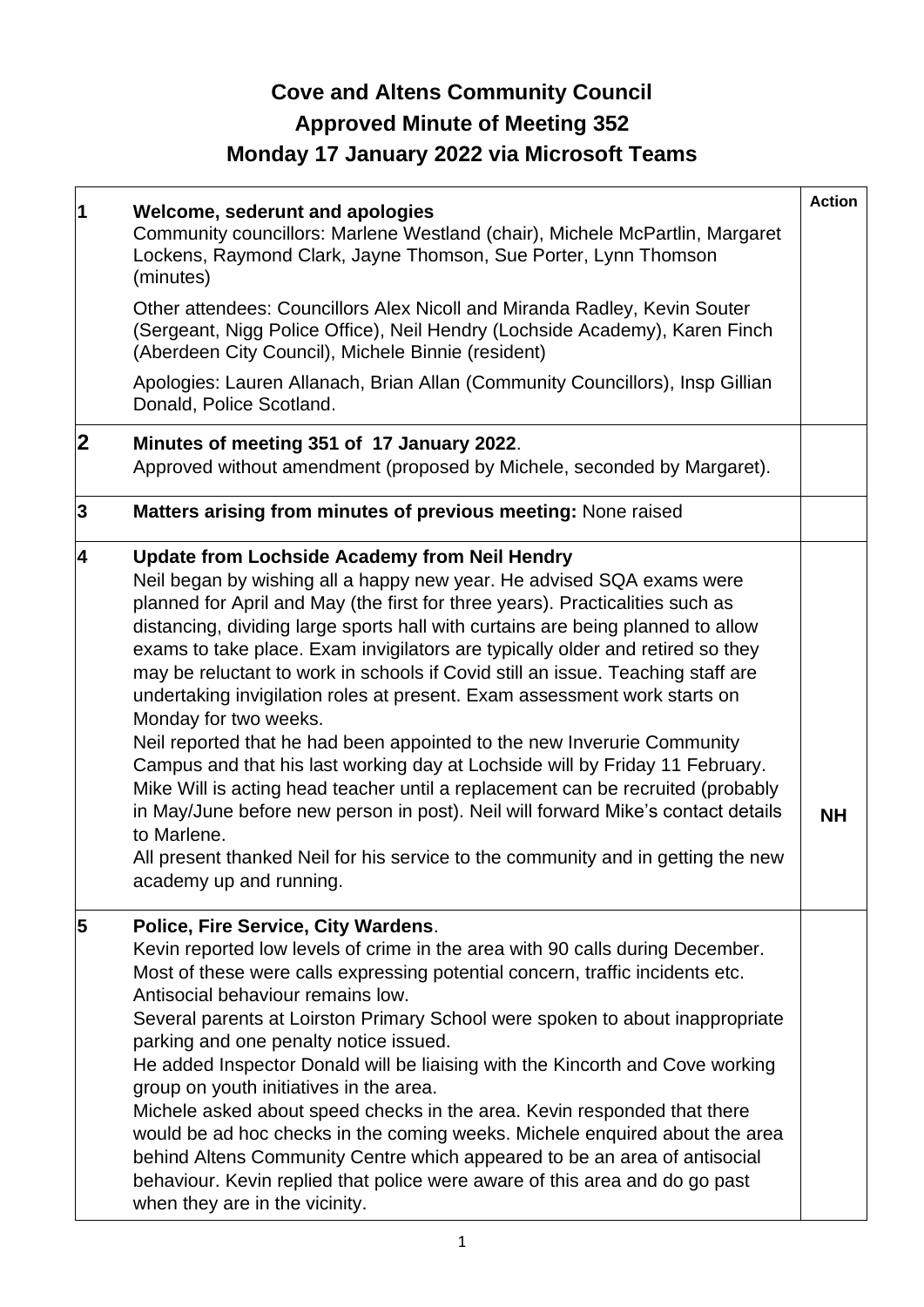## **6 Business update:**

#### a. **Adoption of constitution**

This was agreed by all present. Now needs signed off after recent elections. Requires a "wet" signature. Michele, Raymond, Sue and Lynn all confirmed they were happy to sign this off.

## b. **Training for community councillors**

Karen advised that dates for planning and licensing training will be available soon.

## c. **Treasurer's report**

Report attached. Margaret reported the Clearwater cheque for £600 has been banked. After ring-fencing, £297.08 surplus is left in the main account. Noted that we are due £220 to SHMU for web hosting. Accounts are almost ready for auditing; just awaiting statements. Michele advised that Sanda was happy to be auditor again this year.

## d. **AGM on 7/2/22**

This will follow the previous format, but will be online once again. Noted we will not have final accounts by then, but "raw" numbers on our current status will be available.

## e. **Incoming and outgoing mail**

Report attached. Correspondence included Fairer Aberdeen Fund, Coastal Communities Fund, Nestrans 2040, HSCP Locality Engagement Groups, Community Learning and Development bulletin, Health Improvement Fund, Citywide digital survey and Learn to Bike courses for adults.

## f. **Traffic issues**

Raymond advised it would be helpful to meet with ACC Roads Department to discuss local traffic issues such as inappropriate use of residential roads by HGVs. Michele will invite a member of the Roads Dept to a future meeting and will update on progress at our meeting in February. **MM**

## g. **Planning matters:**

Raymond reported on a proposal to change the frontage of Cove Library with small windows and larch cladding. Proposal came via the weekly notification list. Raymond to forward details to Cllr Nicoll as he had yet to see proposal.

**RC**

## h. **Chronicle, website and Facebook page**

Cove Chronicle: latest edition now on website Website: current arrangement with SHMU scheduled to end March 2022. Facebook page: will use this to highlight articles in the Chronicle.

## i. **Christmas concert and activities**

Awaiting invoice from Scotia for installing, removing and storing of Christmas lamppost lights (will be approx. £1700-1800).

Some lamppost lights now showing signs of age. Noted that council not keen on lights on newer aluminium lampposts. Raymond advised we may need to discuss future lighting plans soon.